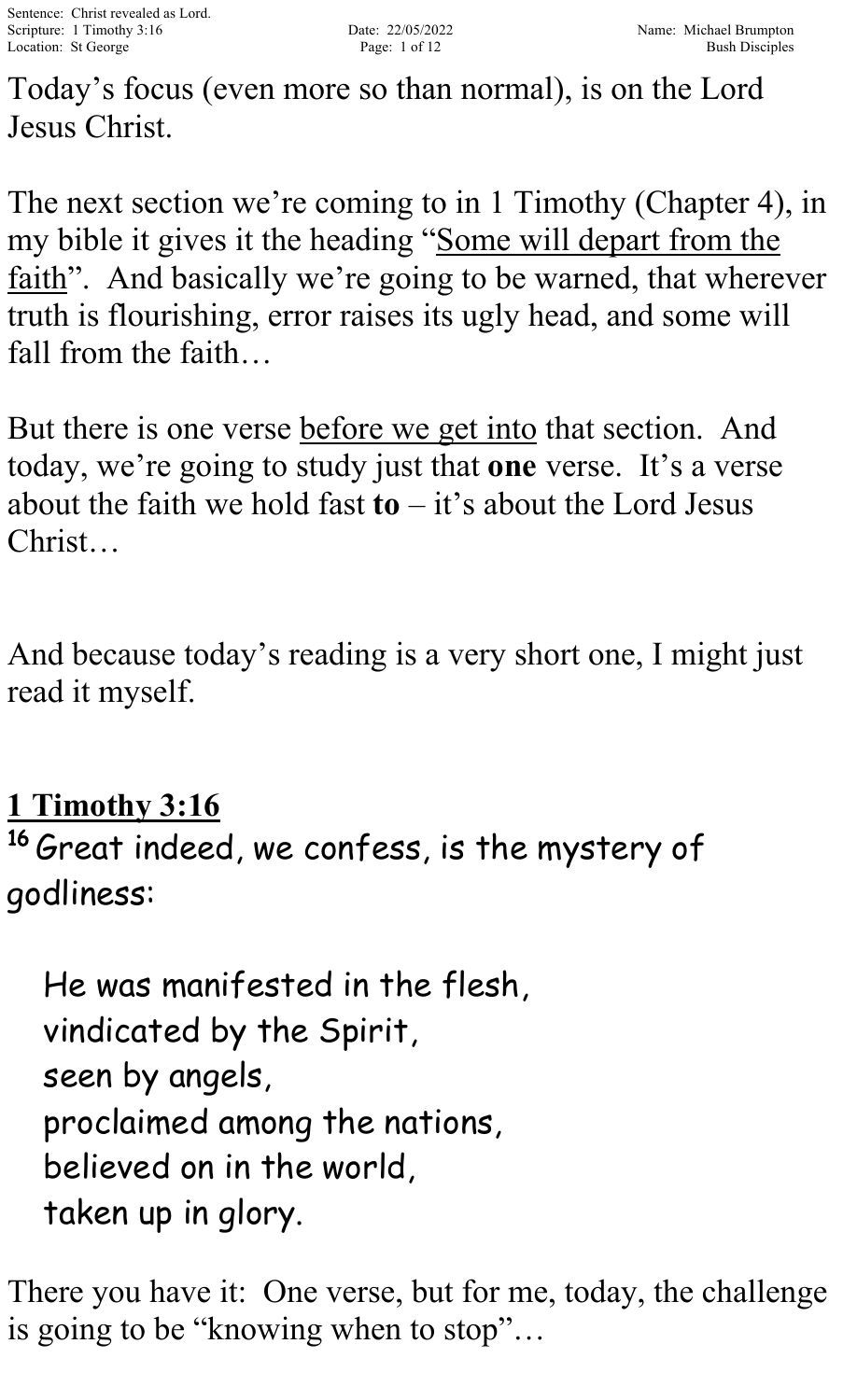*When I was a student at Ag College, there was a whole bunch of us from my home-town of Goondiwindi, arrived there in the same year. Most of us had been in the same school; Some of us had been in the same church… We knew each other pretty well – at least I thought we did.*

*One day though, I was talking with a lad who, over the years, he'd been a really good mate; and we'd grown up in the same church and youth group; we'd been to the same youth camps… Anyway, we were talking about faith stuff, and my mate said to me:*

*I'm only a Christian because I was born in Australia and brought up as a Christian. If I was born in the Middle East and my parents were Muslims, I'd be a Muslim. And if I was born in India, I'd probably be a Hindu… There's no big difference… It's just the way we're brought up…*

*And that's the day I realised that my mate wasn't a Christian.*

Christianity is not (at all) a different flavour of the same thing. It's not at all a product of a nation's customs or culture… Being a Christian is about having an unshakable faith in the Lord Jesus Christ – the one Who

- is unique, because he's **not** just a man
- supreme and distinct among men

There is only <u>one God</u>, and there is no other....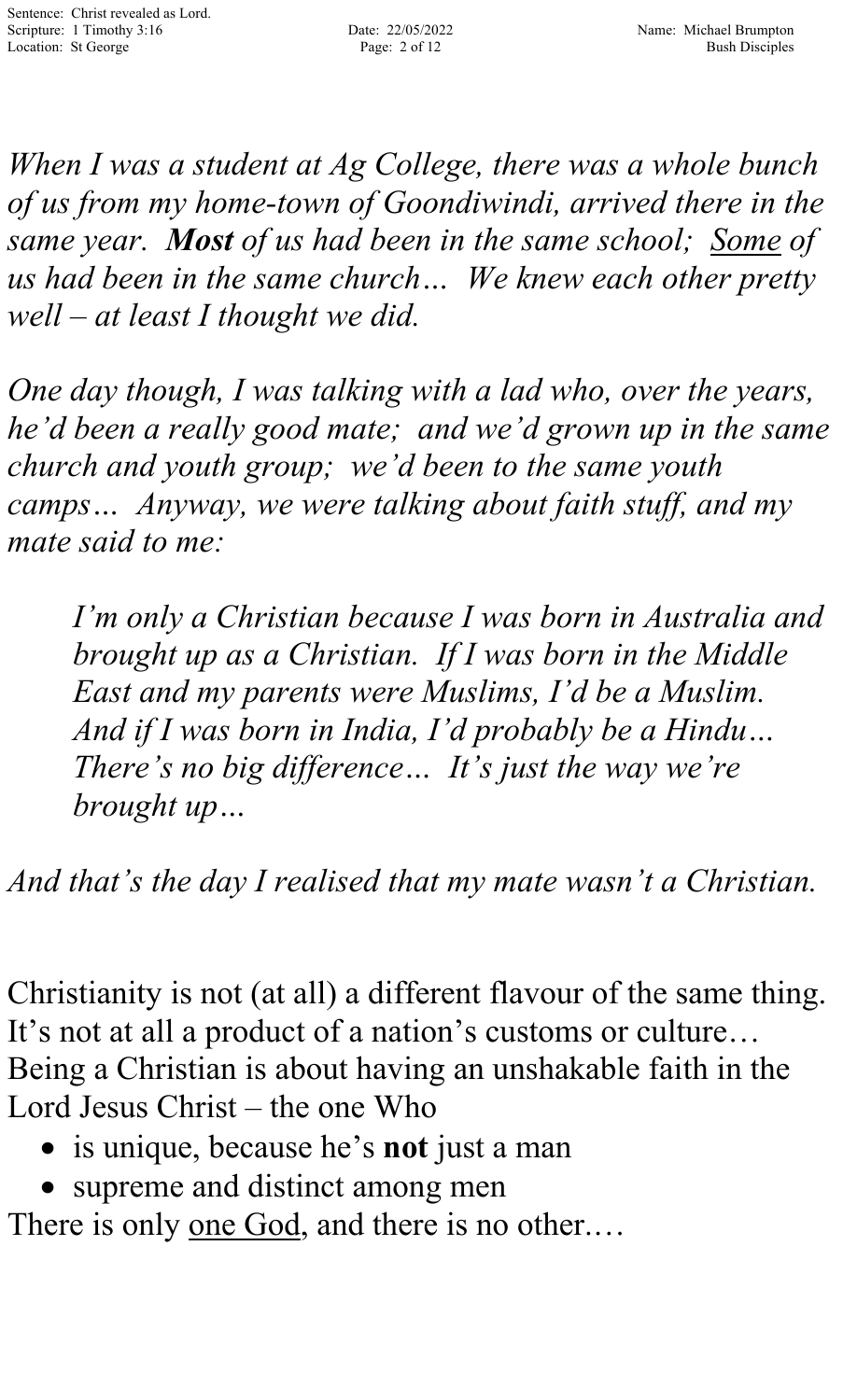# <sup>16</sup> Great indeed, we confess, is the <u>mystery</u> of godliness:

Godliness, is following the Lord Jesus Christ – none other – only the Lord Jesus… It's surrendering ourselves to Him, and **worshipping** Him, and **only** Him.

In the Scriptures, when we talk about the mystery of the Gospel/godliness, we're not talking about a mystery as in we can't understand it – it's more of an unveiling *(Here's the mystery prize – Tada!!! It's now been revealed)*… It's something, which at one time, had mankind universally stumped,,, but **now** it's been made known. It once was hidden, but now it's revealed…

Ever since the creation of the world, and even today, the quest for many has been the quest for godliness… Some:

- are searching for the meaning of life (not 42);
- are searching for the meaning **in** life;
- are on a quest for spiritual enlightenment;
- looking for meaning beyond themselves, and even beyond the physical realm;
- turn to drugs and hallucinogens to try and connect themselves beyond what they know;
- dabble in the spirit world, looking for knowledge or power from what they don't know are demons;
- taste various world religions, hoping to find something that satisfies them;
- make their own religion smoothie (Put the bits they like from all the different religions, blend them up together, add a few of their own hopes and dreams, and that's what they decide is godliness)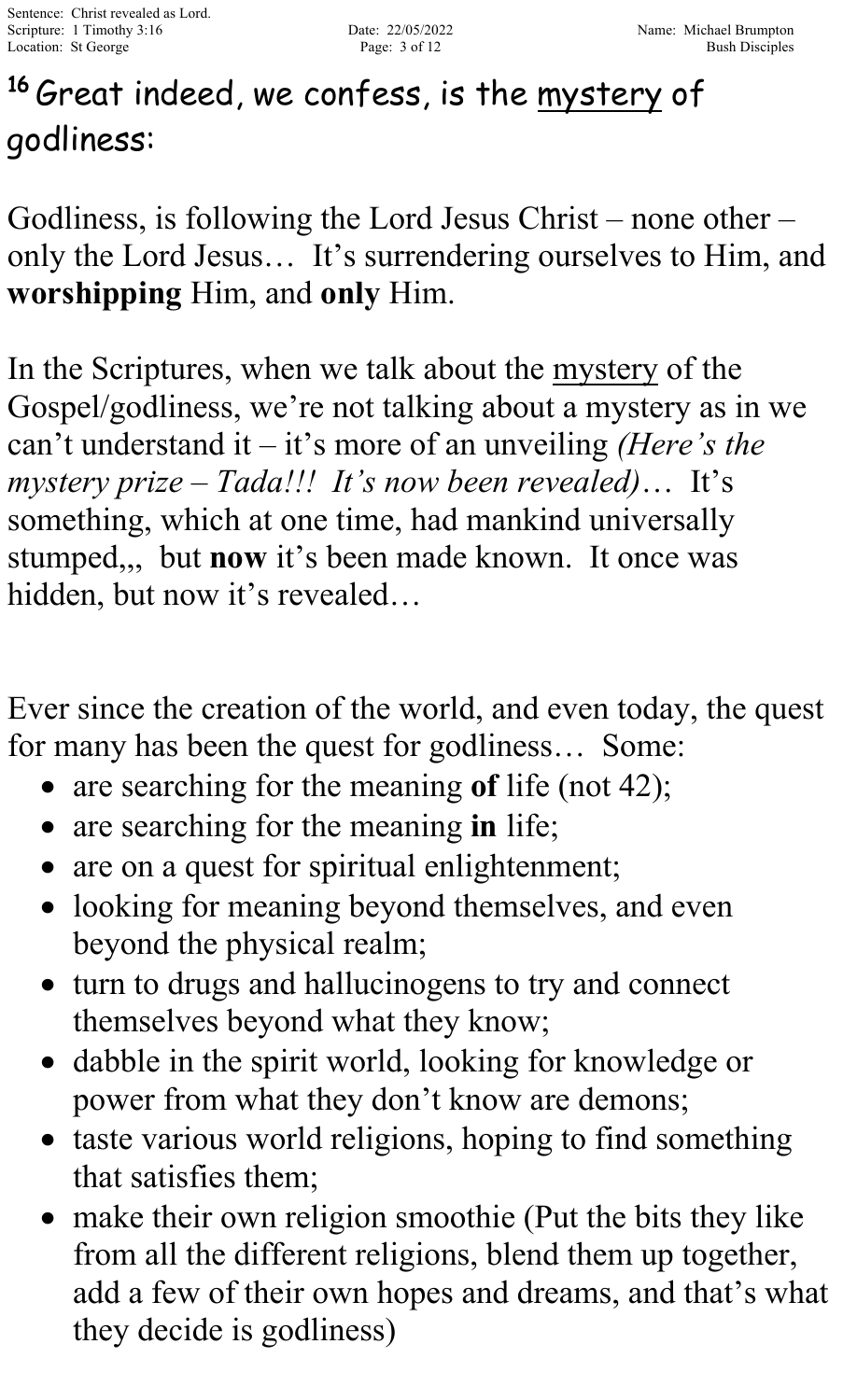**Many** believe, there's something out there, and "*I believe in something,,, I just don't know what…*"

We don't have to go down any of those roads. The mystery of godliness has been revealed in the Lord Jesus Christ.

<sup>16</sup> Great indeed, we confess, is the mystery of godliness:

He was manifested in the flesh, vindicated by the Spirit, seen by angels, proclaimed among the nations, believed on in the world, taken up in glory.

This, is our Lord.

### He was manifested in the flesh

How can one know God? How can we mere mortals ever hope to know and be known by the God who created the Heavens and the Earth and the whole Universe?

Many **false** religions appeal to the arrogance of man, and the teaching is: "Through certain disciplines and practices, I get more and more spiritual, so that I can come to know God... -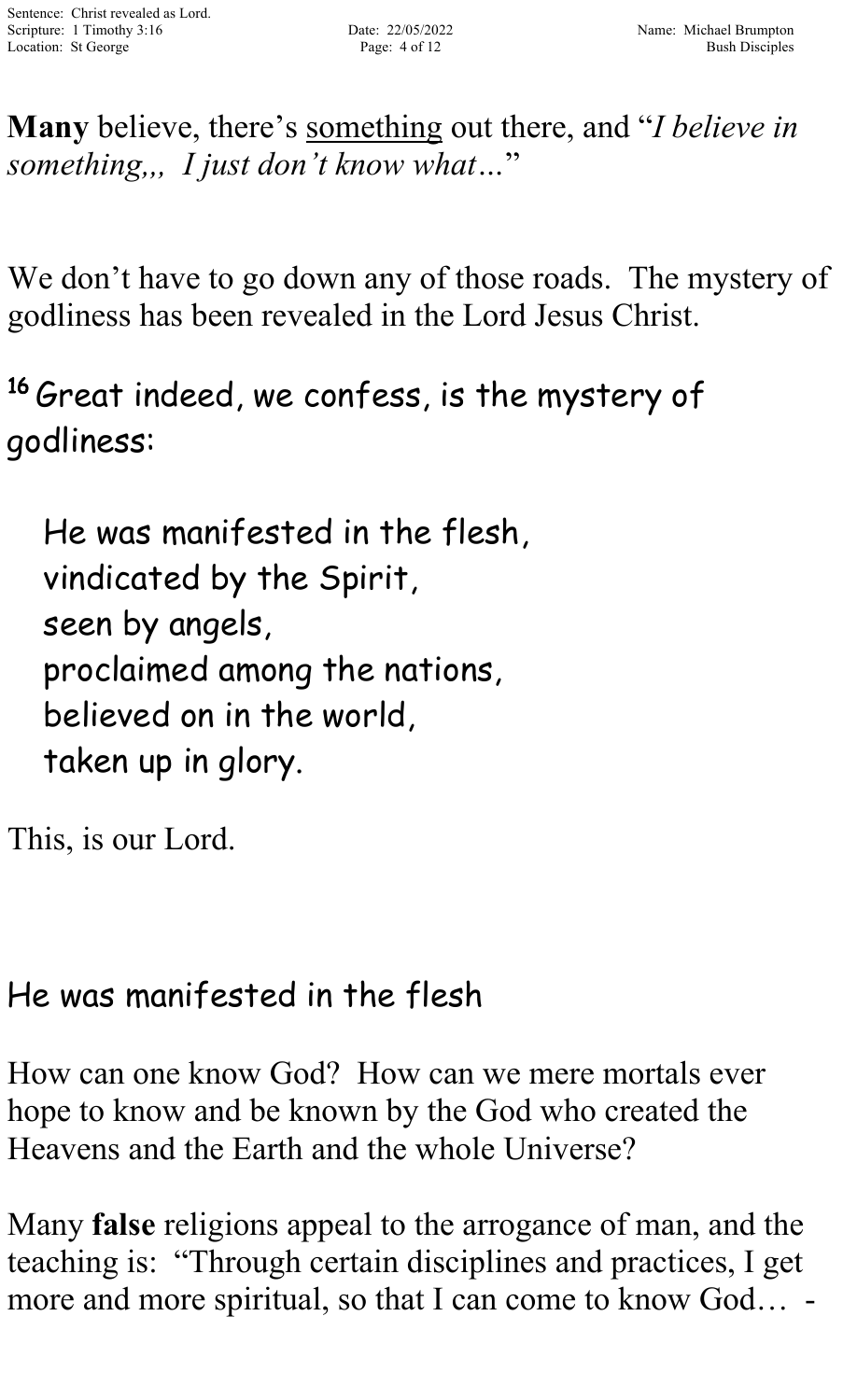I can achieve a higher state, until "I'm with god" , or "I am god"… We bring ourselves up to God…

Let me let you in on a little secret: That's a whole lot of codswallop… There's nothing that a man or a woman can do, to bring themselves up to God… Nor is there anything that a man can do, to bring God down to us…

The mystery of Godliness, is God humbled Himself. And took on flesh… Our perfect creator God, became a skin-bag of meat & bones & bowels…

When Jesus was born, we call this "the incarnation". God became man.

And He didn't only choose to be born (and born in the most humble of circumstances) – He chose to be executed as the most despised of criminals…

But how do we know that this man "Jesus" , is God? How do we know that He was something special – that He wasn't just an ordinary man???

We know this, because He was: vindicated [or justified] by the Spirit,

That means, He was shown to be righteous by the Holy Spirit…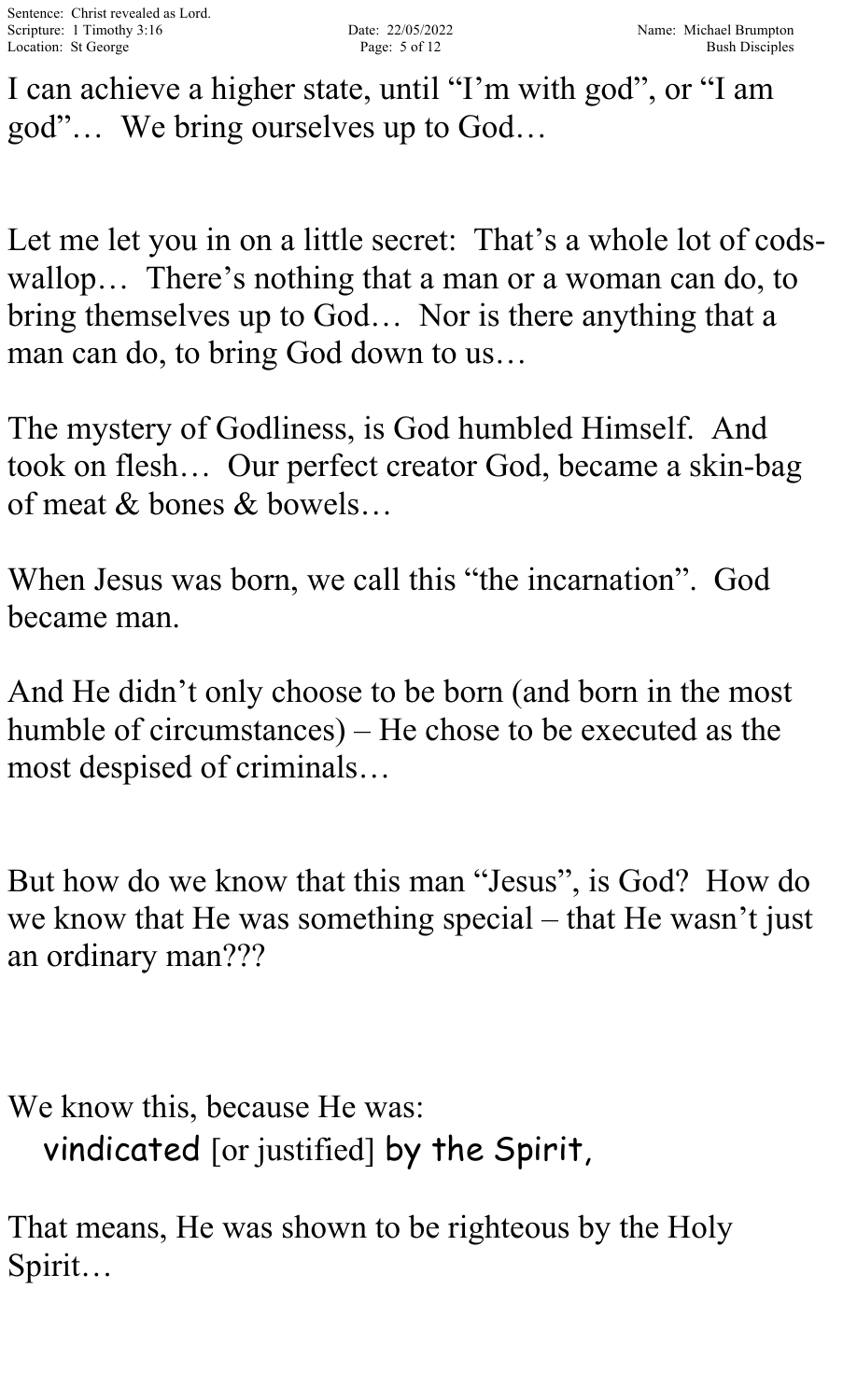How???

Well, it was prophesied about Him before His birth.

- He will be called Immanuel, which means "God with us"
- He would be righteous (Jeremiah 23:5)

When He was born, the Angels proclaimed, "He is Christ The Lord" (Luke 2:11).

When Jesus was Baptised, The Spirit of God descended like a dove and landed on Him, and a voice from Heaven said: "This is my beloved Son, with whom I am well pleased."

At the Mount of transfiguration, Jesus was transfigured and became bright white, and a bright cloud overshadowed them, and a voice from the cloud said, "This is my beloved Son, with whom I am well pleased; listen to Him." (Matt 17)

But of course, the **ultimate** vindication – the ultimate justification, is that He was raised from the dead… By the power of the Holy Spirit, Jesus lives.

He was seen by angels,

- The Angels were there before his birth;
- after his birth;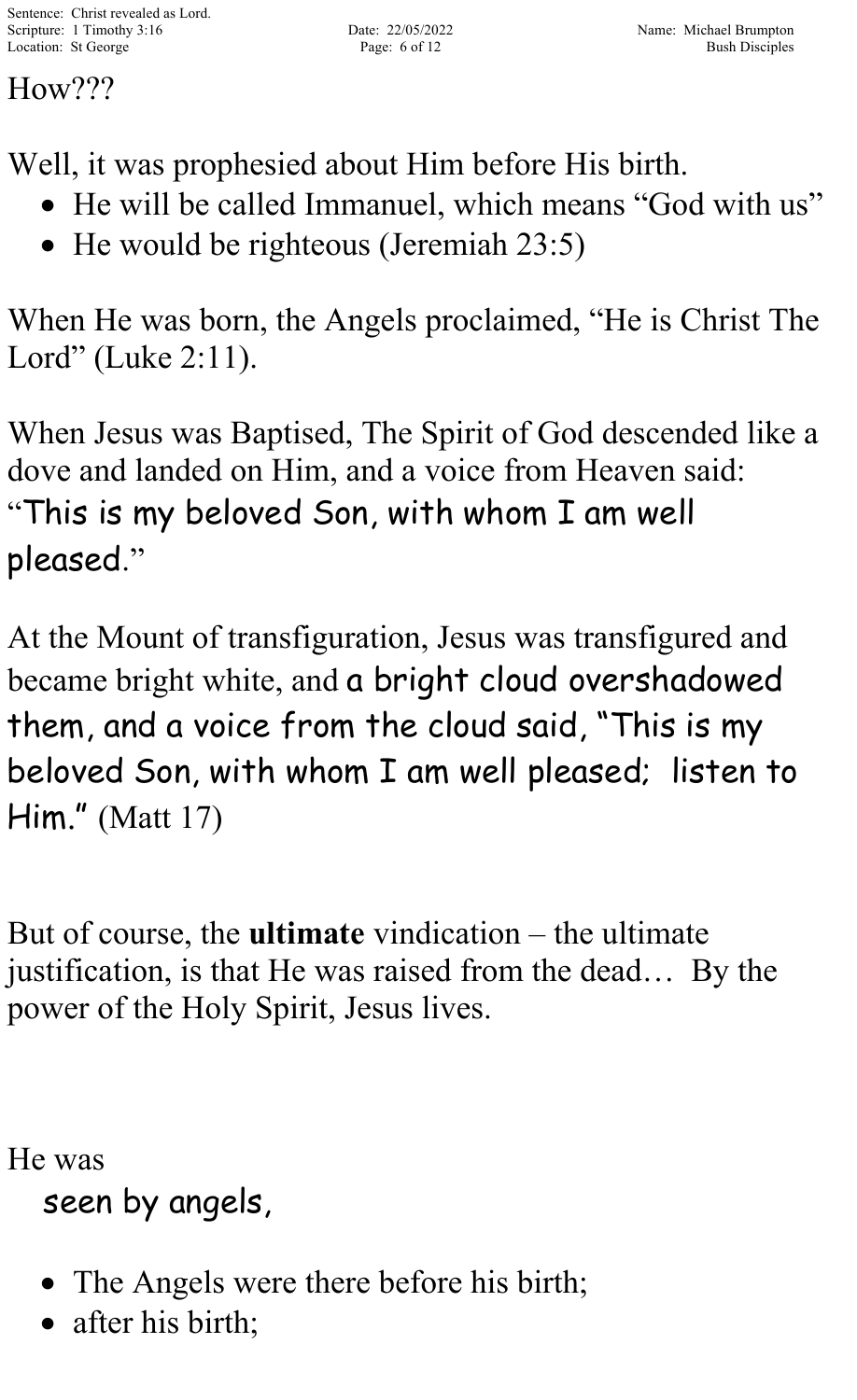• they were there at the tomb, after He was raised from the dead…

And now, He walks where Angels tread…

The Lord Jesus Christ, is above angels and demons. Angels are mere messengers for our Lord.

It's interesting (you know), that throughout the Scriptures, when an angel appears to someone, the most common reaction is that they immediately fall down before the angel (in holy fear) and worship him. And the angels say, "No No No, don't worship us – we're just the messenger"... The Angels worship Jesus… He is the one for us to worship.

#### He was

proclaimed among the nations,

The birth of our Lord Jesus Christ, is the hinge-point of history. It's where on the calendar BC and AD meet...

In 1966, John Lennon (Beatles) said:

*"Christianity will go. It will vanish and shrink. I needn't argue about that; I know I'm right and I will be proved right. We're more popular than Jesus now. I don't know which will go first – rock & roll or Christianity…"i*

What a bold and arrogant statement that is "We're more" popular than Jesus"…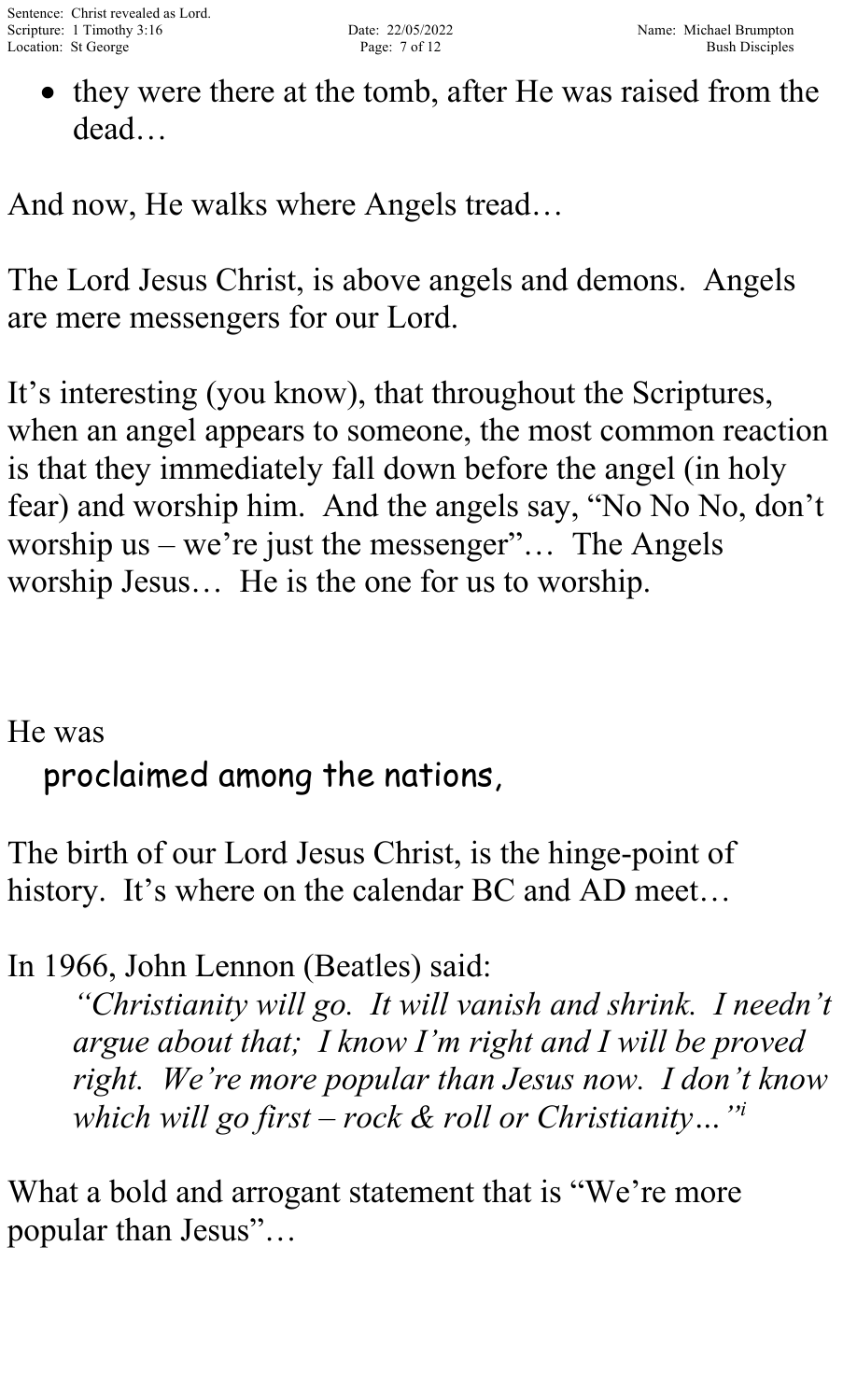The thing is, the popularity of the Beatles is not at all what it once was. Nor do I believe they were ever more popular than Jesus… But the Name of the Lord Jesus Christ has been proclaimed among the nations for around 2000 years. And the Christian church is growing and growing and growing…

And wherever the Name of Jesus is proclaimed:

- people are saved;
- Men & women; Boys & Girls, are transformed as they commit their hearts to Him;
- This very day, hundreds of millions of people will gather together in churches across the globe… From large auditoriums in big cities, to backyard verandas in the bush, the faithful will be coming together with one purpose, and it won't be to listen to Beatles records… It will be to worship our Lord Jesus Christ.

And as the Name of Jesus is proclaimed today, the Holy Spirit will heal the hearts of the broken and bring joy where there is sorrow…

### Because He **was** and **is**: believed on in the world,

When Jesus walked this earth, at times, His love and His teaching, would attract the multitudes. But then he'd give a hard teaching, and the numbers would dwindle to a mere few…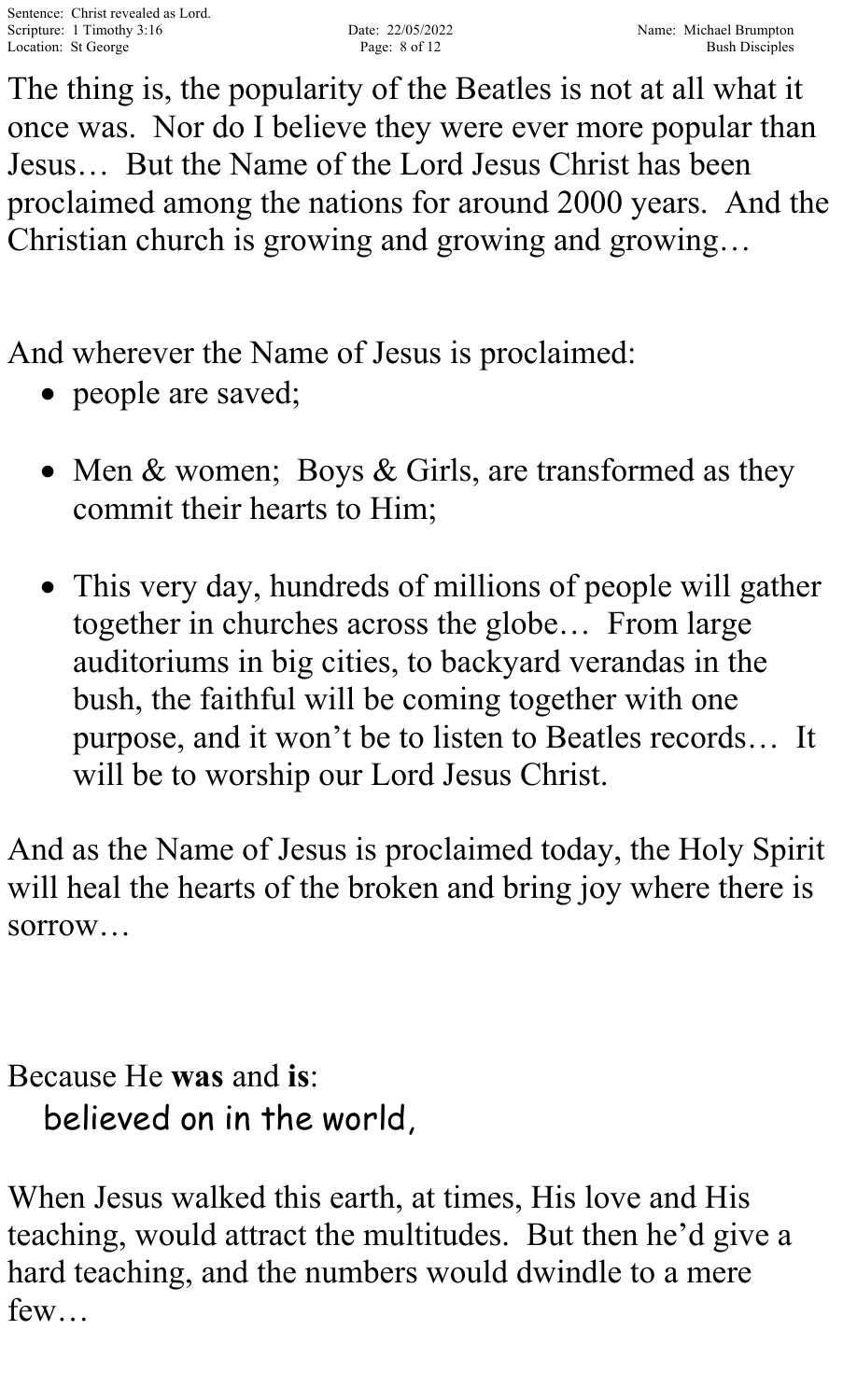When Jesus was nailed to the cross, He was deserted by all but a few women… But when He rose from the dead, He appeared to His disciples. And can you believe the astonishment; the joy ("Guess who!!!"), and they believed.

Poor old Thomas (forever known as doubting Thomas),,,, wasn't there the first time Jesus appeared… And he said, "Unless I stick my hands in his wounds, I'll never believe… But then 8 days later, Jesus turned up again, and this time He said to Thomas: John 20:25-29 (ESV) ... "Put your finger here, and see my hands; and put out your hand, and place it in my side. Do not disbelieve, but believe."

<sup>28</sup> Thomas answered him, "My Lord and my God!"

<sup>29</sup> Jesus said to him, "Have you believed because you have seen me? Blessed are those who have not seen and yet have believed."

Do **you** believe? Do you believe that Jesus lives? Some people will tell you, "Only an imbecile will believe that sort of stuff… But history has a different story. *Some of the brightest minds, and some of the most influential figures of History believe in the resurrection of the Lord Jesus Christ…*

*And they stake everything they have and are, on the fact that Jesus is Lord…*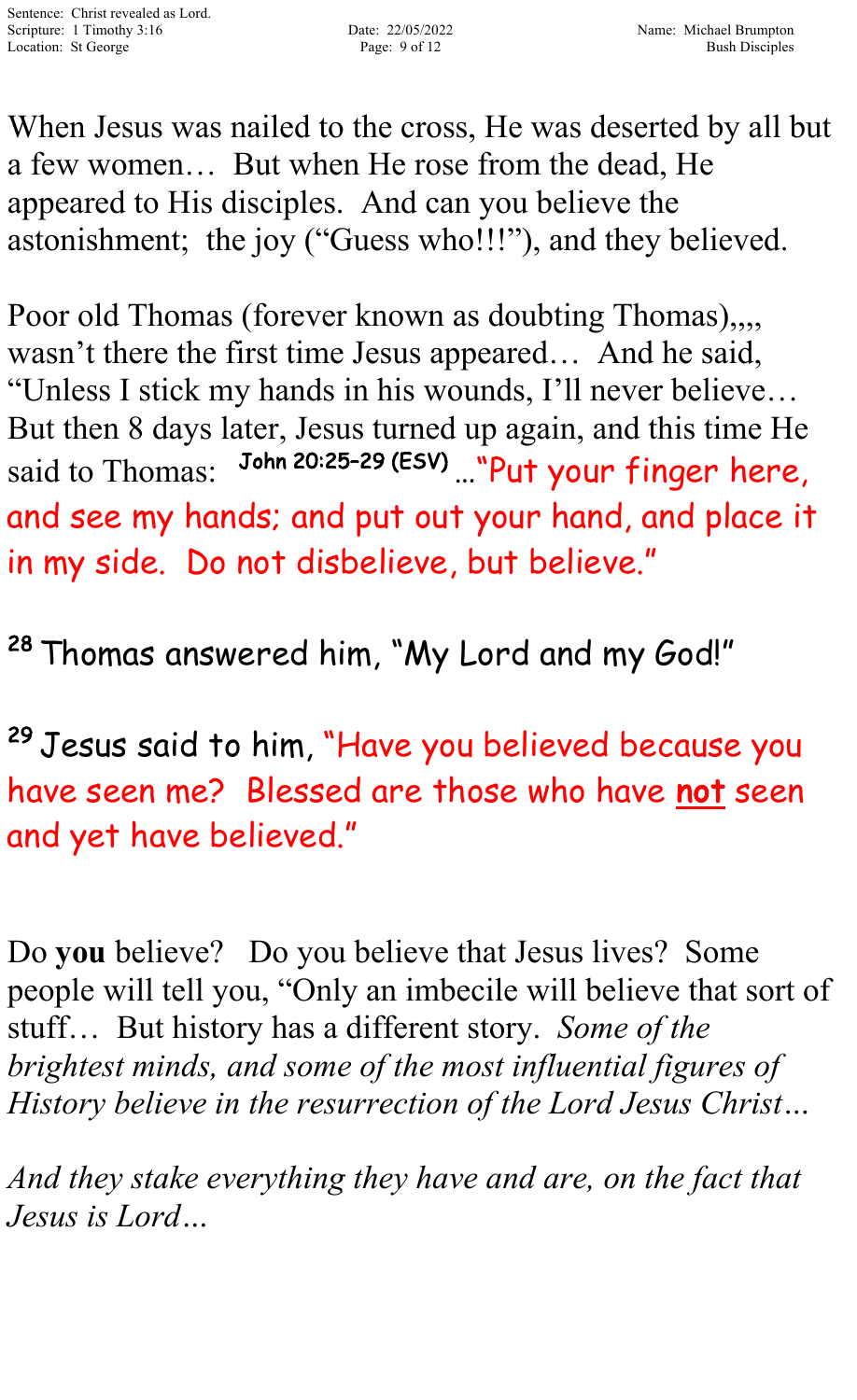## And He was: taken up in glory.

The Son ascended to the Father. And some think "Oh, that's sad. If only Jesus could be with us now." Exactly!!! That's precisely the reason the Son ascended to the Father… if Jesus was still here physically, I wouldn't get a chance to talk to him because someone more godly than me would be hogging him…

And so, Jesus ascended to the Father, so that He could send His Holy Spirit to live in us. In Colossians 1:27 Paul tells us that this is the mystery that's been revealed: Christ in you, the hope of glory.

Christ in us. He is as close as God can be…

How do you explain that to someone? Once you've experienced the work of the Holy Spirit in your life, it serves to strengthen our belief… But how can you explain it to someone who doesn't believe???

The presence of the Holy Spirit because Christ has been taken up in glory???

And now today, we await His return… The Lord will return to judge the living and the dead.

Until that day, we continue to confess Christ.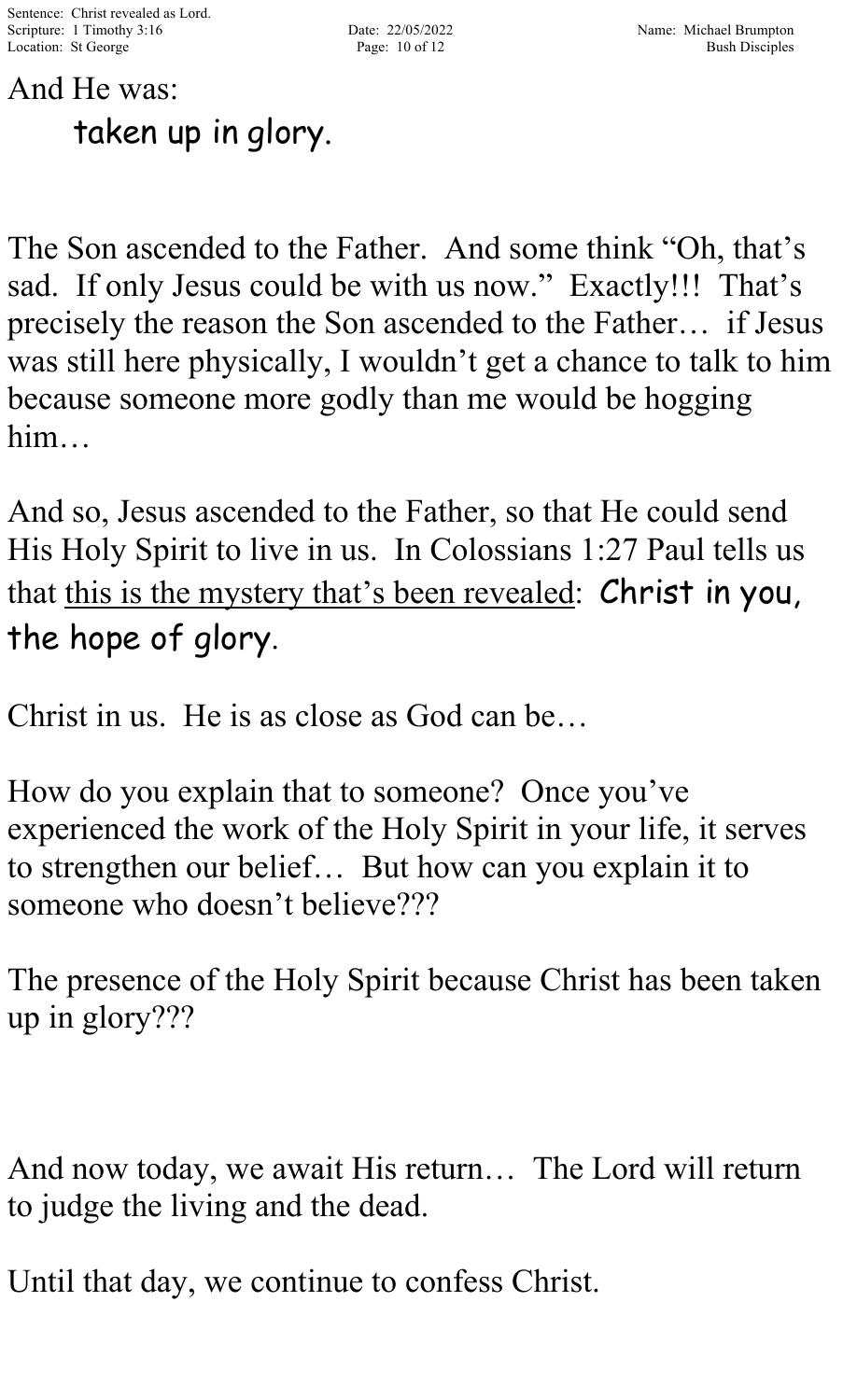Sentence: Christ revealed as Lord. Scripture: 1 Timothy 3:16 Date: 22/05/2022 Name: Michael Brumpton Location: St George Page: 11 of 12 Bush Disciples

#### 16 Great indeed, we confess, is the mystery of godliness:

He was manifested in the flesh, vindicated by the Spirit, seen by angels, proclaimed among the nations, believed on in the world, taken up in glory.

This is the mystery of Godliness, as we:

- live for Jesus;
- proclaim Jesus;
- await Jesus…

This is what we stand firm in.

Let's pray.

Lord Jesus Christ,

We praise Your holy Name.

- You are King;
- You are Lord:
- You are supreme.

There is no other God.

- God the Father
- God the Son
- God the Holy Spirit,